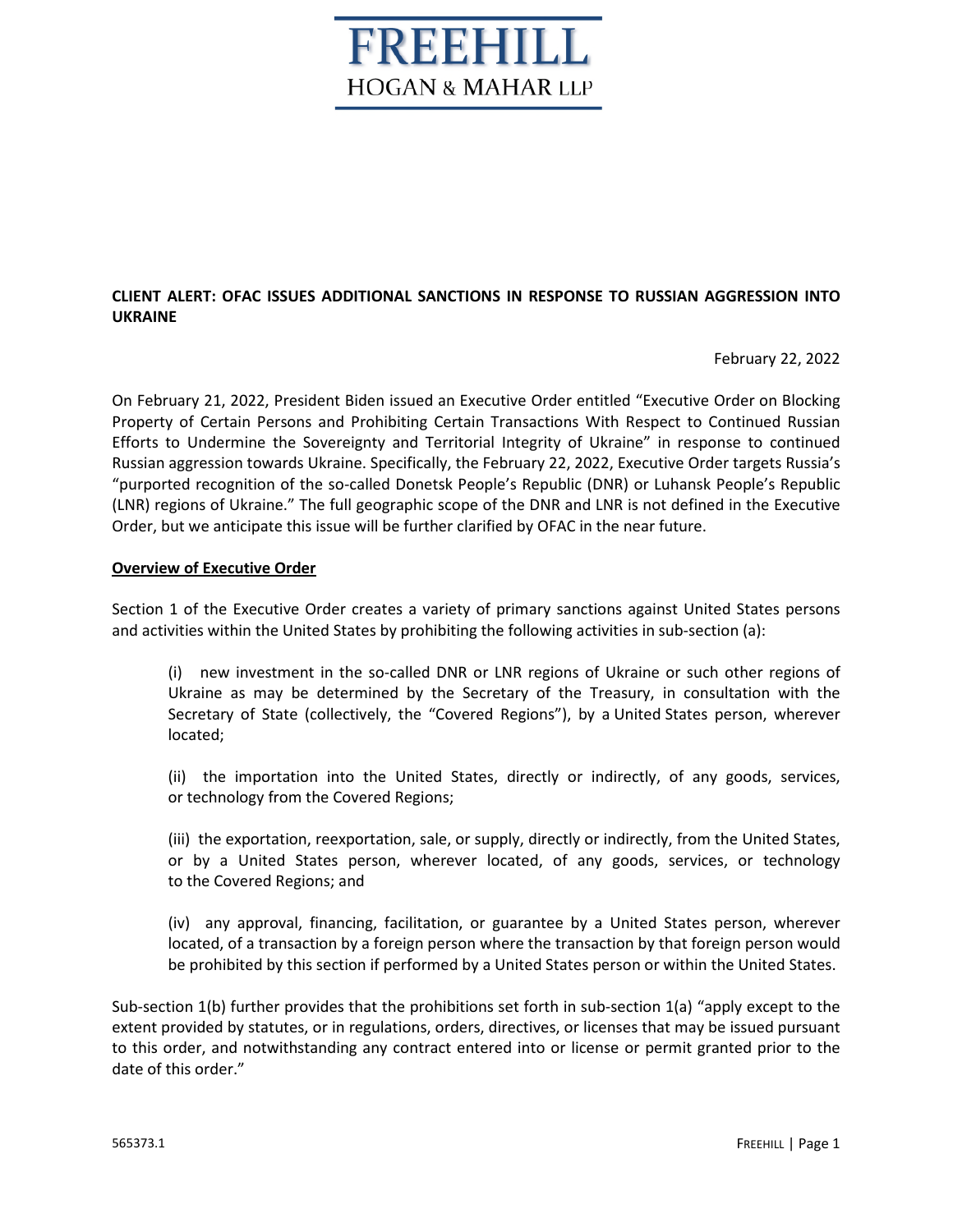Section 2 of the Executive Order is broader and sets forth a range of potential secondary sanctions. Specifically, sub-section 2(a) blocks all property within the United States of "any person determined by the Secretary of the Treasury, in consultation with the Secretary of State":

(i) to operate or have operated since the date of this order in the Covered Regions;

(ii) to be or have been since the date of this order a leader, official, senior executive officer, or member of the board of directors of an entity operating in the Covered Regions;

(iii) to be owned or controlled by, or to have acted or purported to act for or on behalf of, directly or indirectly, any person whose property and interests in property are blocked pursuant to this order; or

(iv) to have materially assisted, sponsored, or provided financial, material, or technological support for, or goods or services to or in support of, any person whose property and interests in property are blocked pursuant to this order.

Sub-section 2(b) further clarifies that the prohibitions set forth in sub-section 2(a) "apply except to the extent provided by statutes, or in regulations, orders, directives, or licenses that may be issued pursuant to this order, and notwithstanding any contract entered into or any license or permit granted prior to the date of this order."

Section 3 of the Executive Order clarifies the scope of the prohibitions set forth in Section 2 by explaining that such prohibitions include "(a) the making of any contribution or provision of funds, goods, or services by, to, or for the benefit of any person whose property and interests in property are blocked pursuant to this order; and (b) the receipt of any contribution or provision of funds, goods, or services from any such person."

Lastly, Section 4 of the Executive Order prohibits "[a]ny transaction that evades or avoids, has the purpose of evading or avoiding, causes a violation of, or attempts to violate any of the prohibitions set forth in this order" as well as "[a]ny conspiracy formed to violate any of the prohibitions set forth in this order."

### **Issuance of General Licenses**

OFAC also issued six General Licenses in conjunction with the issuance of the Executive Order as follows:

- General License 17 authorizes a wind-down of operations and contracts involving the DNR and LNR by March 23, 2022;
- General License 18 authorizes the export to the Covered Regions of agricultural commodities, medicine and medical devices and transactions related to the COVID-19 pandemic;
- General License 19 authorizes the continuation of telecommunications and mail services;
- General License 20 authorizes international organizations to engage in activities related to the Covered Regions.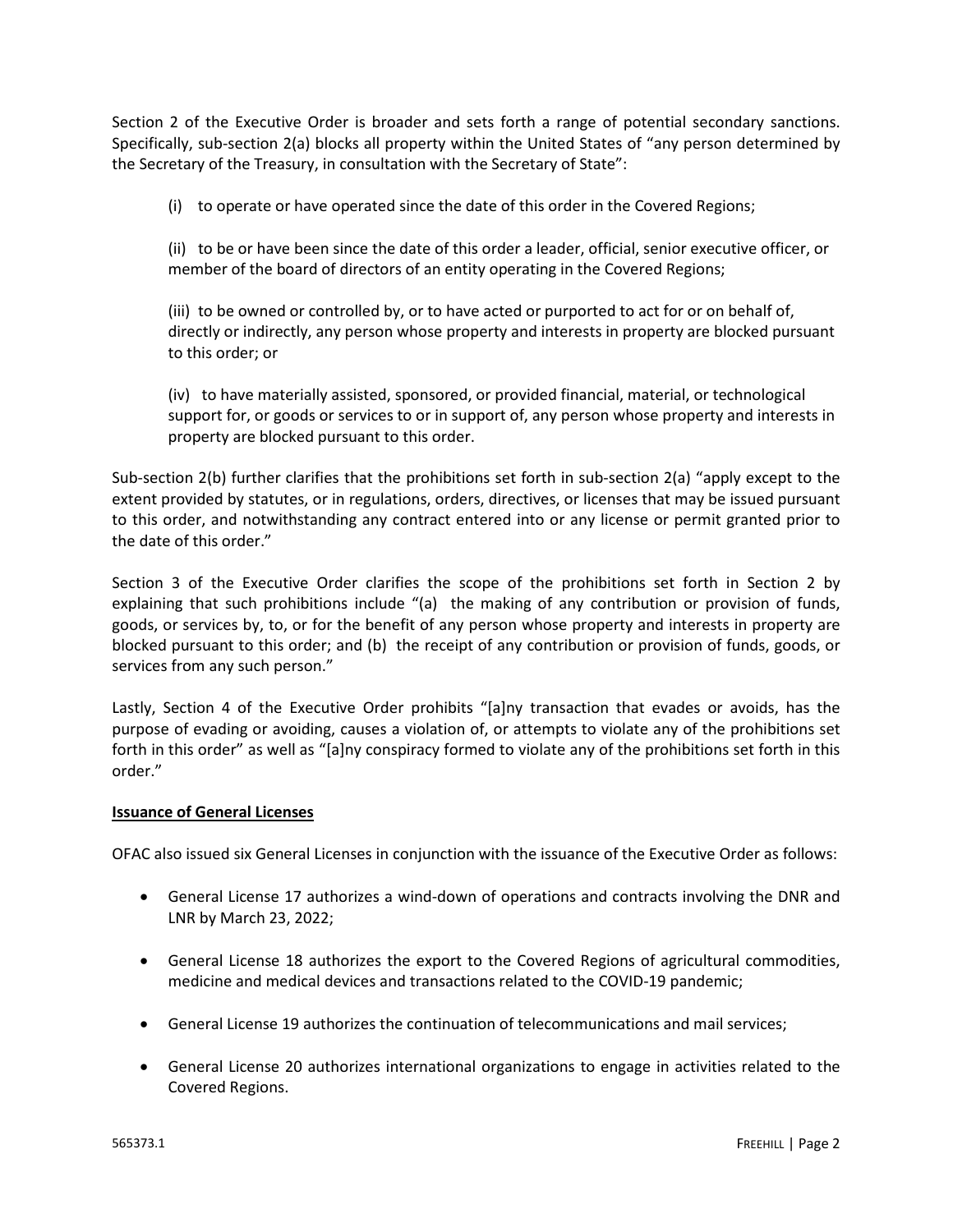- General License 21 authorizes the continued flow of personal remittances and the operation of bank accounts;
- General License 22 authorizes internet services to remain operational.

#### **Application to International Shipping Community**

The February 21, 2022, Executive Order is brand new, and we are continuing to assess how the prohibitions set forth in the Order may impact the international shipping community. That said, it appears at first glance that the impact of this Executive Order on international shipping may be somewhat limited. The main secondary sanctions prohibitions that may impact international shipping are set forth in sub-sections 2(a)(i) and 2(a)(iv). As set forth above, sub-section 2(a)(1) authorizes the issuance of sanctions against any person determined "to operate or have operated since the date of this order in the Covered Regions." This sub-section could be read to prohibit calls to any ports within the Covered Regions, including but not limited to the Port of Mariupol. However, clients should also consider General License 18 concerning transactions involving agricultural commodities when assessing the sanctions risks imposed under sub-section 2(a)(i).

Likewise, sub-section 2(a)(iv) makes it sanctionable "to have materially assisted, sponsored, or provided financial, material, or technological support for, or goods or services to or in support of, any person whose property and interests in property are blocked pursuant to this order." Although at this point there have been no SDN List designations pursuant to this Executive Order. However, to the extent various entities are placed on the SDN List in the future we would view the provision of ocean transportation on behalf of such entities as potentially sanctionable pursuant to sub-section 2(a)(iv), as such transportation could be deemed "material assistance."

### **Conclusion**

We continue to monitor developments in this area and are available to assist clients in understanding and examining how these developments may affect their business opportunities. Given the evolving nature of the current situation in Ukraine we anticipate the United States will issue additional sanctions against Russia in the near future.

If you have any questions about the contents of this alert or would like further information regarding U.S. sanctions, please feel free to contact the authors, Bill Pallas at pallas@freehill.com, or Mike Dehart at dehart@freehill.com.

*This Client Alert is only a general summary for informational purposes. It and its content are not intended to be and should not be used or construed as legal advice. Readers should seek specific legal advice before acting with regard to the subjects mentioned herein.*